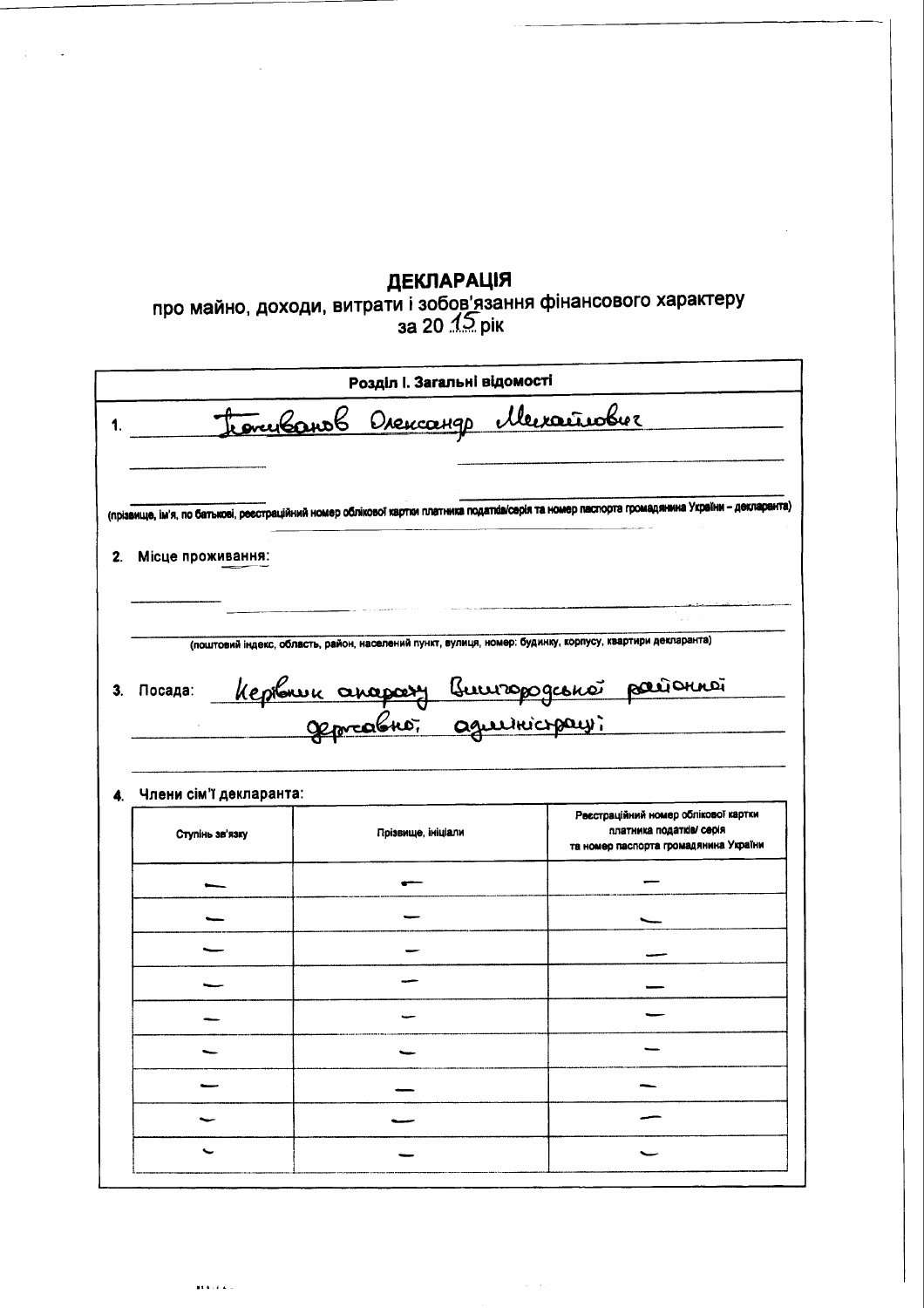|     | Розділ II. Відомості про доходи                                                                                                                                                                         |                                       |              |  |
|-----|---------------------------------------------------------------------------------------------------------------------------------------------------------------------------------------------------------|---------------------------------------|--------------|--|
|     | А. Одержані (нараховані) з усіх джерел в Україні                                                                                                                                                        |                                       |              |  |
|     |                                                                                                                                                                                                         | Сума одержаного (нарахованого) доходу |              |  |
|     | Перелік доходів                                                                                                                                                                                         | декларанта                            | членів сім'ї |  |
| 5.  | Загальна сума сукупного доходу, гривні, у т. ч.:                                                                                                                                                        | 104980                                |              |  |
| 6.  | заробітна плата, інші виплати та винагороди, нараховані<br>(виплачені) декларанту відповідно до умов трудового<br>цивільно-правового договору<br>(крім<br>виплат,<br>або<br>зазначених у позиціях 7, 8) | 82520                                 |              |  |
| 7.  | дохід від викладацької, наукової і творчої діяльності,<br>медичної практики, інструкторської та суддівської<br>практики із спорту                                                                       |                                       |              |  |
|     |                                                                                                                                                                                                         |                                       |              |  |
|     |                                                                                                                                                                                                         |                                       |              |  |
|     |                                                                                                                                                                                                         |                                       |              |  |
|     |                                                                                                                                                                                                         |                                       |              |  |
|     | (назва закладу, установи тощо, в яких одержано (нараховано) зазначені у цій позиції доходи)                                                                                                             |                                       |              |  |
| 8.  | реалізації<br>авторська винагорода, інші доходи<br>від<br>майнових прав інтелектуальної власності                                                                                                       |                                       |              |  |
| 9.  | дивіденди, проценти                                                                                                                                                                                     |                                       |              |  |
| 10. | матеріальна допомога                                                                                                                                                                                    |                                       |              |  |
| 11. | дарунки, призи, виграші                                                                                                                                                                                 |                                       |              |  |
| 12. | допомога по безробіттю                                                                                                                                                                                  |                                       |              |  |
| 13. | аліменти                                                                                                                                                                                                |                                       |              |  |
| 14. | спадщина                                                                                                                                                                                                |                                       |              |  |
| 15. | страхові виплати, страхові відшкодування, викупні<br>суми та пенсійні виплати, що сплачені декларанту за<br>договором страхування, недержавного пенсійного<br>забезпечення та пенсійного вкладу         |                                       |              |  |
| 16. | дохід від відчуження рухомого та нерухомого майна                                                                                                                                                       |                                       |              |  |
| 17. | дохід від провадження підприємницької та незалежної<br>професійної діяльності                                                                                                                           |                                       |              |  |
| 18. | дохід від відчуження цінних паперів та корпоративних<br>прав                                                                                                                                            |                                       |              |  |
| 19. | дохід від передачі в оренду (строкове володіння та/або<br>користування) майна                                                                                                                           | 72460                                 |              |  |
| 20. | інші види доходів (не зазначені у позиціях 6-19)                                                                                                                                                        |                                       |              |  |

 $\hat{\theta}$  $\ddot{\phantom{a}}$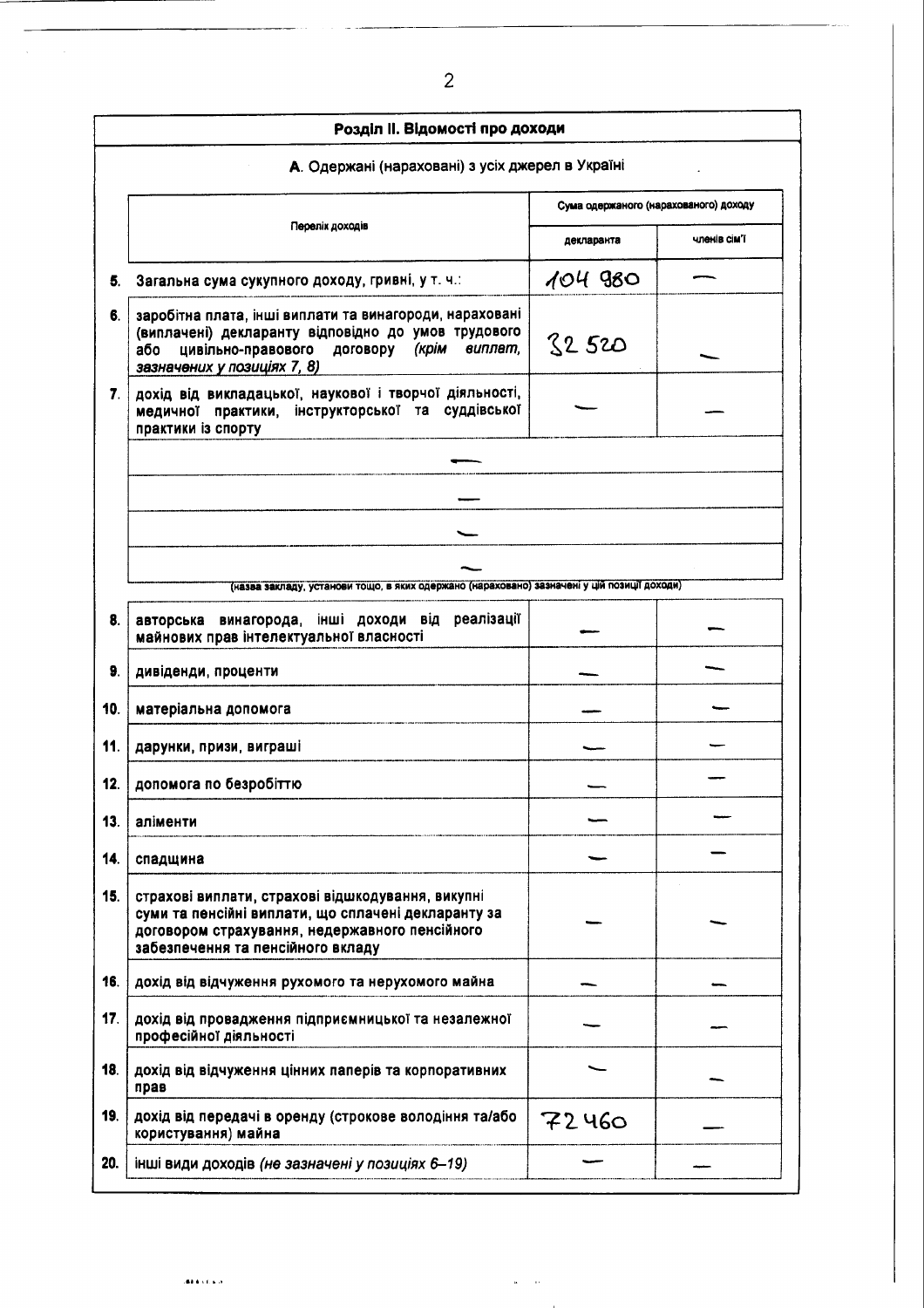|     | Б. Одержані (нараховані) з джерел за межами України декларантом |                    |                         |  |
|-----|-----------------------------------------------------------------|--------------------|-------------------------|--|
|     |                                                                 |                    | Розмір доходу           |  |
|     | Назва країни                                                    | в іноземній валюті | перерахованого у гривні |  |
| 21. |                                                                 |                    |                         |  |
|     |                                                                 |                    |                         |  |
|     |                                                                 |                    |                         |  |
|     |                                                                 |                    |                         |  |
|     |                                                                 |                    |                         |  |
|     |                                                                 |                    |                         |  |
|     |                                                                 |                    |                         |  |
|     |                                                                 |                    |                         |  |
|     |                                                                 |                    |                         |  |

## В. Одержані (нараховані) з джерел за межами України членами сім'ї декларанта

 $\overline{\phantom{a}}$ 

 $\omega$  .  $\omega$ 

| Розмір доходу      |                         |
|--------------------|-------------------------|
| в іноземній валюті | перерахованого у гривні |
|                    |                         |
|                    |                         |
|                    |                         |
|                    |                         |
|                    |                         |
|                    |                         |
|                    |                         |
|                    |                         |
|                    |                         |
| Назва країни       |                         |

 $\overline{3}$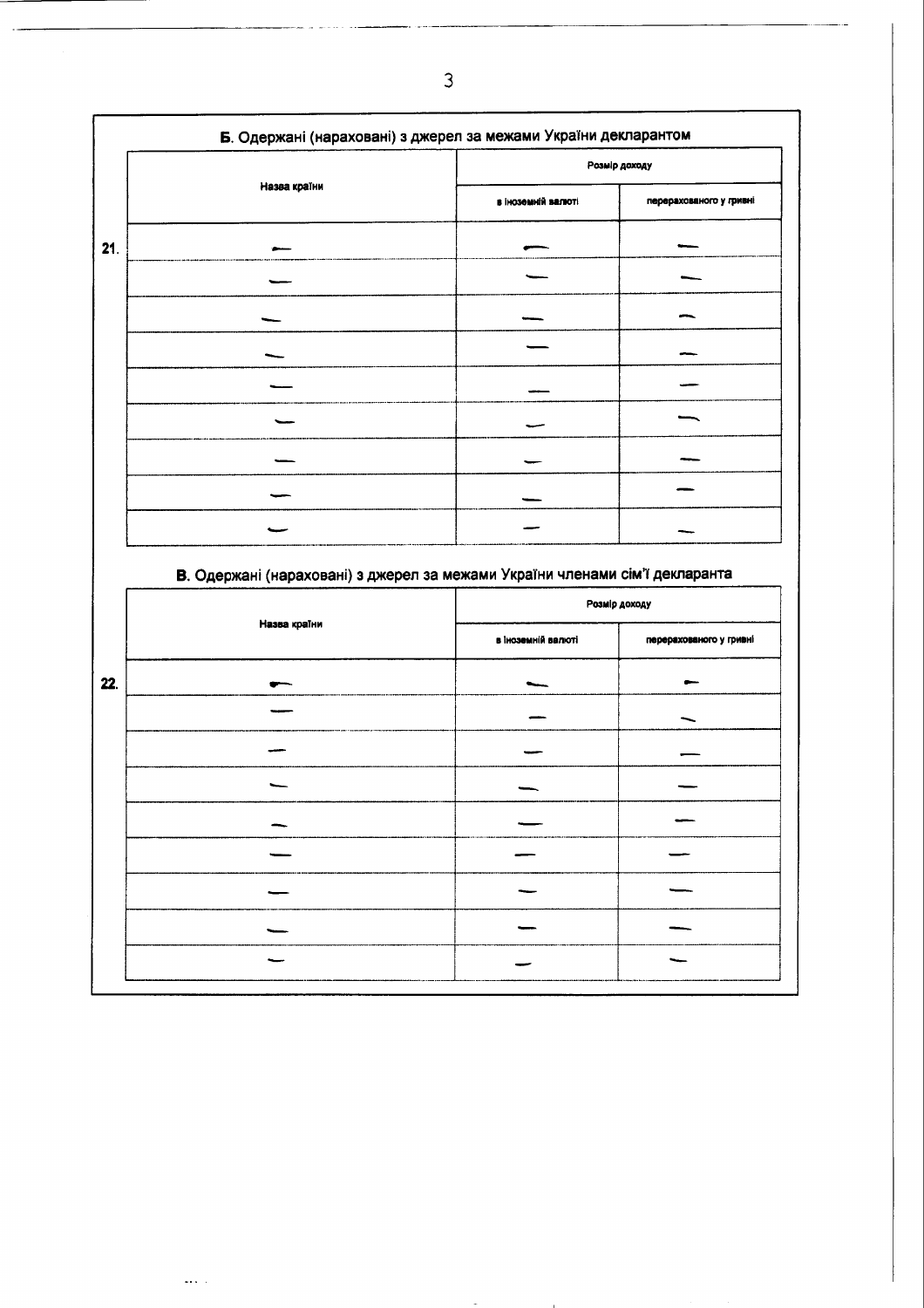| Розділ III. Відомості про нерухоме майно |                             |                                                                                                                                                                     |                           |                          |                                            |  |
|------------------------------------------|-----------------------------|---------------------------------------------------------------------------------------------------------------------------------------------------------------------|---------------------------|--------------------------|--------------------------------------------|--|
|                                          |                             | А. Майно, що перебуває у власності, в оренді чи на іншому праві користування декларанта,<br>та витрати декларанта на придбання такого майна або на користування ним |                           |                          |                                            |  |
|                                          |                             |                                                                                                                                                                     |                           | Сума витрат (грн) на     |                                            |  |
|                                          | Перелік об'єктів            | Місцезнаходження об'єкта (країна, адреса)                                                                                                                           | Загальна площа<br>(KB. M) | придбання<br>у власність | оренду чи<br>на інше право<br>користування |  |
|                                          |                             |                                                                                                                                                                     | 57,000                    |                          |                                            |  |
| 23.                                      | Земельні ділянки            |                                                                                                                                                                     |                           |                          |                                            |  |
|                                          |                             |                                                                                                                                                                     |                           |                          |                                            |  |
|                                          |                             |                                                                                                                                                                     |                           |                          |                                            |  |
| 24.                                      | Житлові будинки             |                                                                                                                                                                     |                           |                          |                                            |  |
|                                          |                             |                                                                                                                                                                     |                           |                          |                                            |  |
|                                          |                             |                                                                                                                                                                     | 206                       |                          |                                            |  |
| 25.                                      | Квартири                    |                                                                                                                                                                     | 200                       |                          |                                            |  |
|                                          |                             |                                                                                                                                                                     | 77                        |                          |                                            |  |
|                                          |                             |                                                                                                                                                                     |                           |                          |                                            |  |
| 26.                                      | Садовий (дачний)<br>будинок |                                                                                                                                                                     |                           |                          |                                            |  |
|                                          |                             |                                                                                                                                                                     |                           |                          |                                            |  |
|                                          |                             |                                                                                                                                                                     |                           |                          |                                            |  |
| 27.                                      | Гаражі                      |                                                                                                                                                                     |                           |                          |                                            |  |
|                                          |                             |                                                                                                                                                                     |                           |                          |                                            |  |
|                                          |                             |                                                                                                                                                                     |                           |                          |                                            |  |
|                                          |                             |                                                                                                                                                                     |                           |                          |                                            |  |
| 28.                                      | інше нерухоме<br>майно      |                                                                                                                                                                     |                           |                          |                                            |  |
|                                          |                             |                                                                                                                                                                     |                           |                          |                                            |  |
|                                          |                             |                                                                                                                                                                     |                           |                          |                                            |  |

 $\ldots$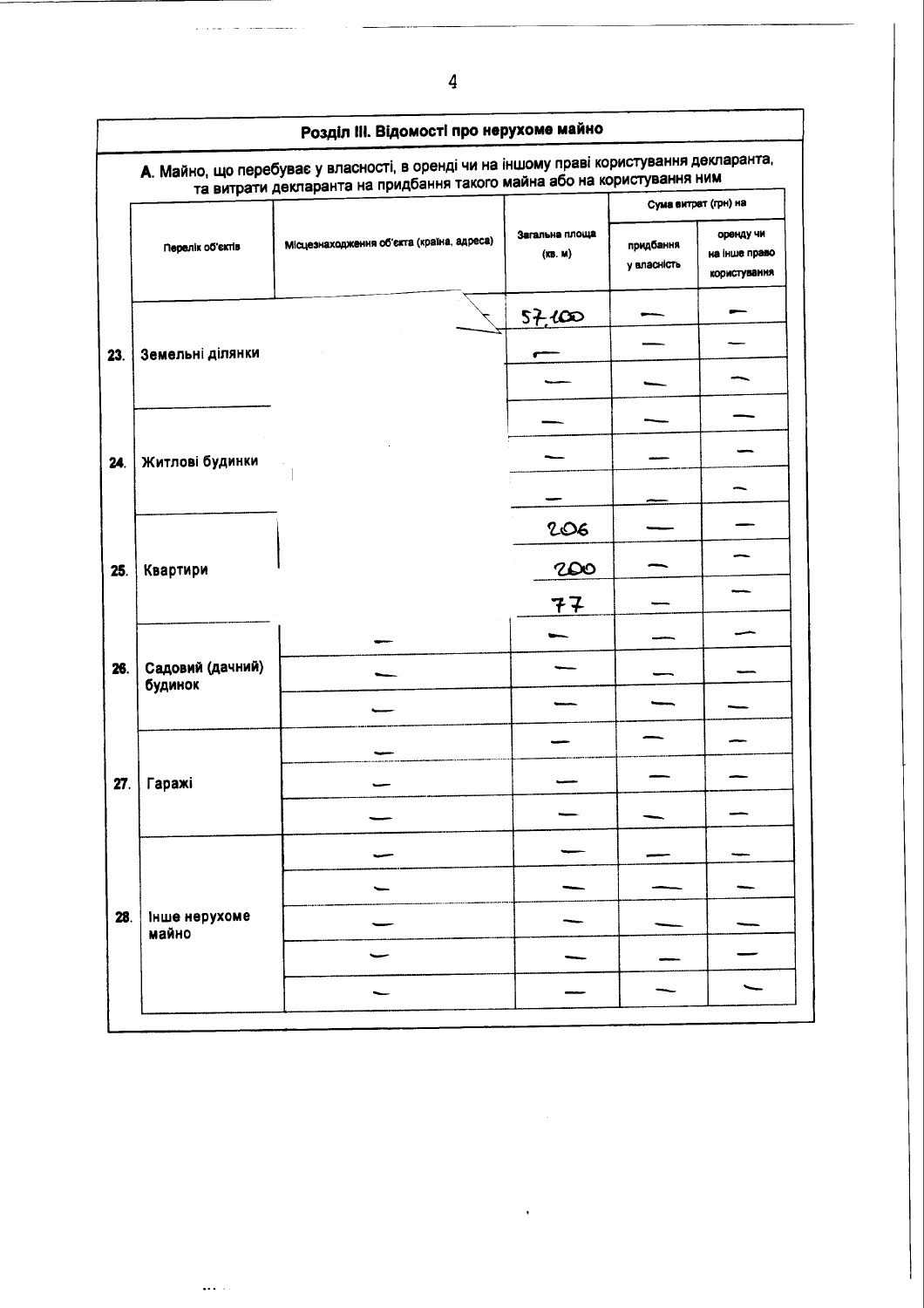| Перелік об'єктів            | Місцезнаходження об'єкта (країна, адреса) | Загальна площа (кв. м) |
|-----------------------------|-------------------------------------------|------------------------|
|                             |                                           |                        |
| Земельні ділянки            |                                           |                        |
|                             |                                           |                        |
|                             |                                           |                        |
| Житлові будинки             |                                           |                        |
|                             |                                           |                        |
|                             |                                           |                        |
| Квартири                    |                                           |                        |
|                             |                                           |                        |
|                             |                                           |                        |
| Садовий (дачний)<br>будинок |                                           |                        |
|                             |                                           |                        |
|                             |                                           |                        |
| Гаражі                      |                                           |                        |
|                             |                                           |                        |
|                             |                                           |                        |
|                             |                                           |                        |
| ∣ інше нерухоме             |                                           |                        |
| майно                       |                                           |                        |
|                             |                                           |                        |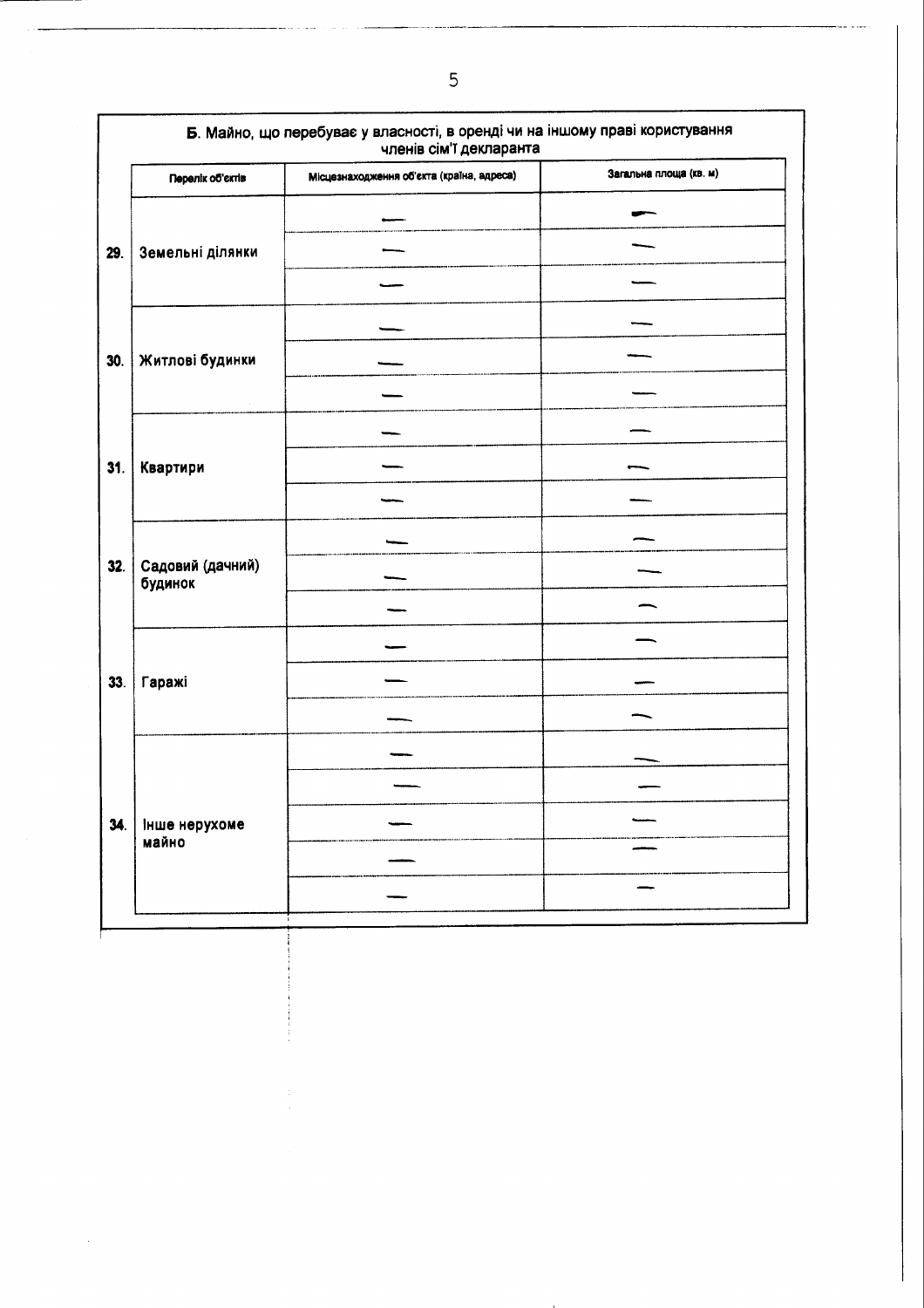|     |                                 | А. Транспортні засоби, що перебувають у власності, в оренді чи на іншому праві користування<br>декларанта, та витрати декларанта на їх придбання (користування) |             |                          |                                            |
|-----|---------------------------------|-----------------------------------------------------------------------------------------------------------------------------------------------------------------|-------------|--------------------------|--------------------------------------------|
|     |                                 |                                                                                                                                                                 |             |                          | Сума витрат (грн) на                       |
|     | Перелік<br>транспортних засобів | Марка/модель<br>(об'єм циліндрів двигуна, куб. см, потужність<br>двигуна, кВт, довжина, см)                                                                     | Рік випуску | придбання<br>у власність | оренду чи<br>на інше право<br>користування |
|     |                                 | Tayota Corola 1600                                                                                                                                              | 2006        |                          |                                            |
|     |                                 |                                                                                                                                                                 |             |                          |                                            |
| 35. | <b>Автомобілі</b><br>легкові    |                                                                                                                                                                 |             |                          |                                            |
|     |                                 |                                                                                                                                                                 |             |                          |                                            |
|     |                                 |                                                                                                                                                                 |             |                          |                                            |
| 36. | Автомобілі                      |                                                                                                                                                                 |             |                          |                                            |
|     | вантажні<br>(спеціальні)        |                                                                                                                                                                 |             |                          |                                            |
|     |                                 |                                                                                                                                                                 |             |                          |                                            |
|     |                                 |                                                                                                                                                                 |             |                          |                                            |
|     |                                 |                                                                                                                                                                 |             |                          |                                            |
| 37. | Водні засоби                    |                                                                                                                                                                 |             |                          |                                            |
|     |                                 |                                                                                                                                                                 |             |                          |                                            |
|     |                                 |                                                                                                                                                                 |             |                          |                                            |
| 38. | Повітряні судна                 |                                                                                                                                                                 |             |                          |                                            |
|     |                                 |                                                                                                                                                                 |             |                          |                                            |
|     |                                 |                                                                                                                                                                 |             |                          |                                            |
|     |                                 |                                                                                                                                                                 |             |                          |                                            |
| 39. | Інші засоби                     |                                                                                                                                                                 |             |                          |                                            |
|     |                                 |                                                                                                                                                                 |             |                          |                                            |
|     |                                 |                                                                                                                                                                 |             |                          |                                            |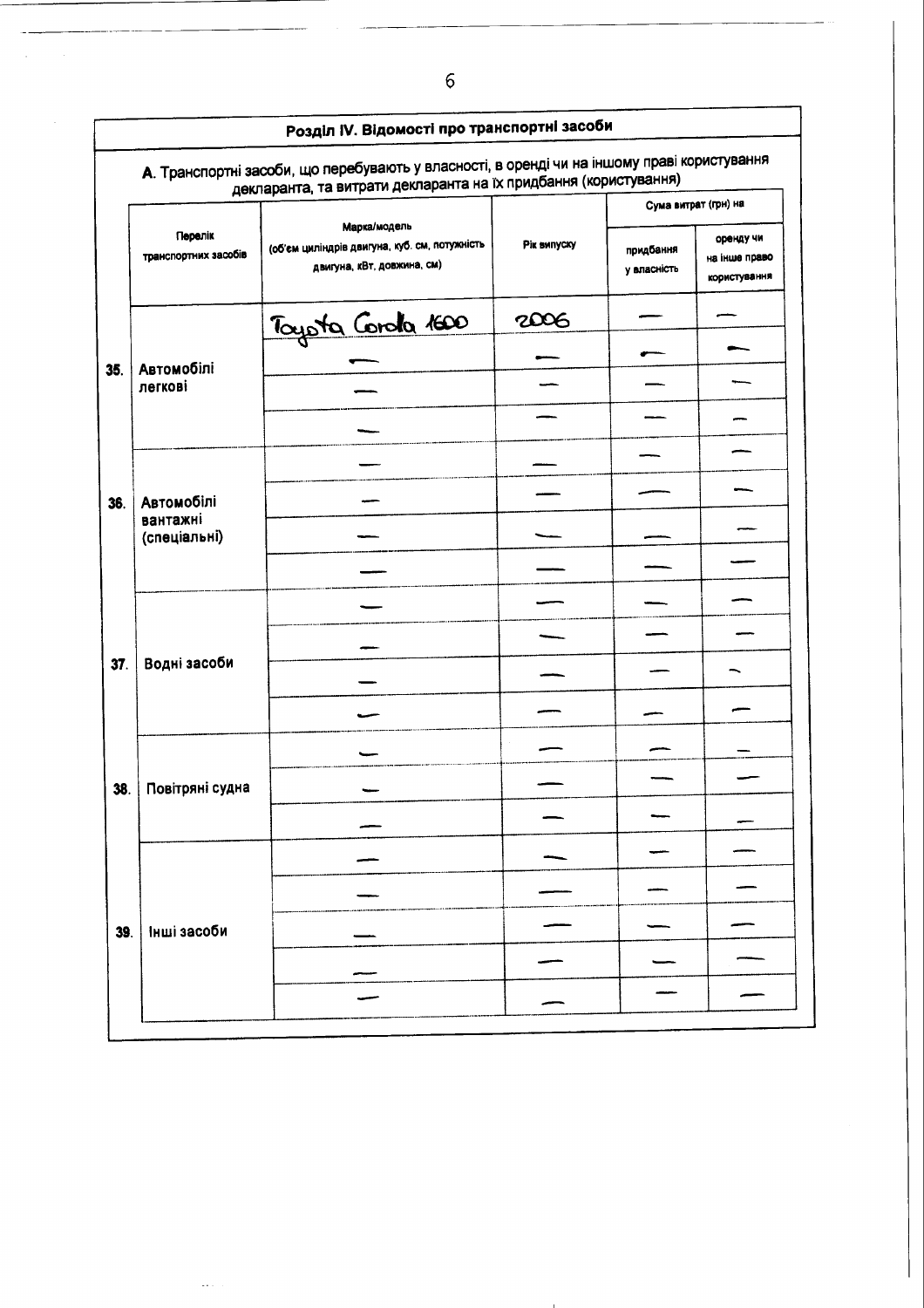| Перелік транспортних засобів | Марка/модель<br>(об'єм циліндрів двигуна, куб. см, | Рік випуску |
|------------------------------|----------------------------------------------------|-------------|
|                              | потужність двигуна, кВт, довжина, см)              |             |
|                              |                                                    |             |
|                              |                                                    |             |
| Автомобілі легкові           |                                                    |             |
|                              |                                                    |             |
|                              |                                                    |             |
| Автомобілі вантажні          |                                                    |             |
| (спеціальні)                 |                                                    |             |
|                              |                                                    |             |
|                              |                                                    |             |
|                              |                                                    |             |
| Водні засоби                 |                                                    |             |
|                              |                                                    |             |
|                              |                                                    |             |
| Повітряні судна              |                                                    |             |
|                              |                                                    |             |
|                              |                                                    |             |
|                              |                                                    |             |
| Інші засоби                  |                                                    |             |
|                              |                                                    |             |
|                              |                                                    |             |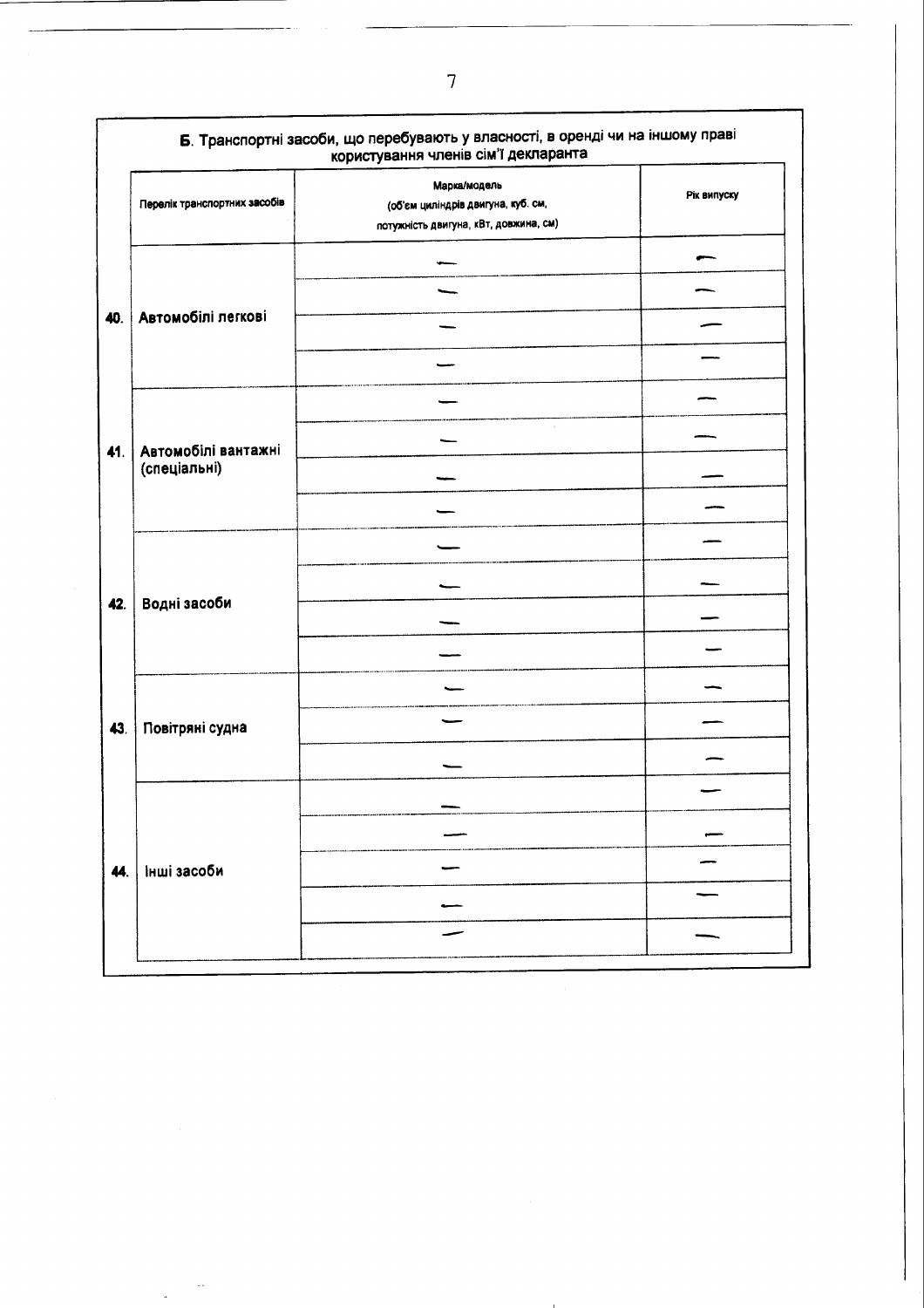| Розділ V. Відомості про вклади у банках, цінні папери та інші активи                                                                              |                               |                          |  |  |
|---------------------------------------------------------------------------------------------------------------------------------------------------|-------------------------------|--------------------------|--|--|
| А. Вклади у банках, цінні папери та інші активи, що перебувають у власності<br>декларанта, та витрати декларанта на придбання таких активів (грн) |                               |                          |  |  |
| Перелік                                                                                                                                           | Усього                        | у тому числі за кордоном |  |  |
| Сума коштів на рахунках у банках та інших<br>фінансових установах, у т. ч.:                                                                       | 20 OOO                        |                          |  |  |
| вкладених у звітному році                                                                                                                         | 4000                          |                          |  |  |
| Номінальна вартість цінних паперів, у т. ч.:                                                                                                      |                               |                          |  |  |
| придбаних у звітному році                                                                                                                         |                               |                          |  |  |
| Розмір внесків до статутного (складеного)<br>капіталу товариства, підприємства,<br>організації, у т. ч.:                                          |                               |                          |  |  |
| внесених у звітному році                                                                                                                          |                               |                          |  |  |
| Б. Вклади у банках, цінні папери та інші активи, що перебувають у власності                                                                       | членів сім'ї декларанта (грн) |                          |  |  |
| Перелік                                                                                                                                           | <b>Усього</b>                 | у тому числі за кордоном |  |  |

 $\bullet$ 

 $\sim$  1

**Carlos** 

Сума коштів на рахунках у банках та інших<br>фінансових установах

Розмір внесків до статутного (складеного)<br>капіталу товариства, підприємства,<br>організації

Номінальна вартість цінних паперів

أستمانا ومقالة

 $\bar{\beta}$ 

51.

52.

53.

 $\ddot{\phantom{a}}$